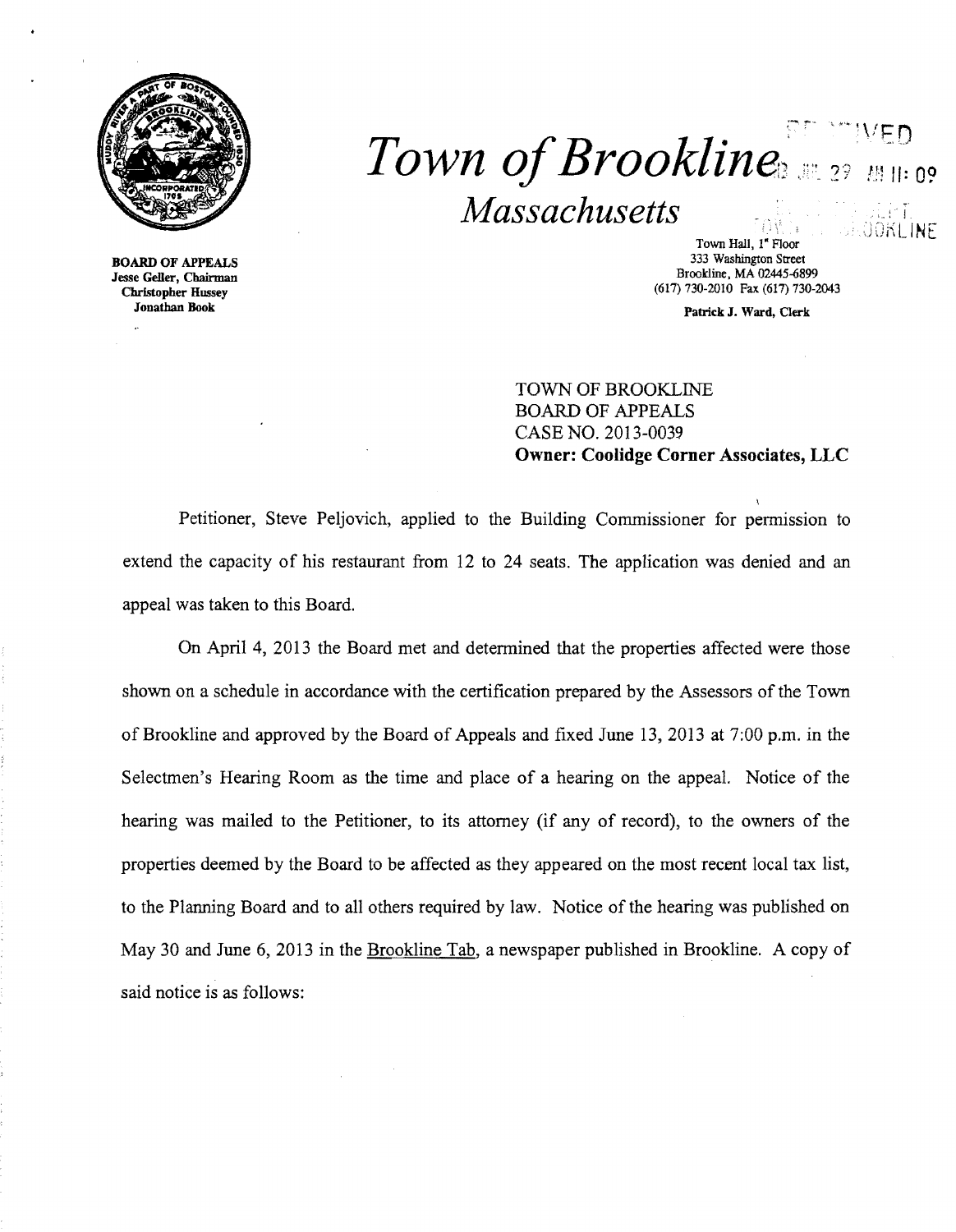#### NOTICE OF HEARING

### Pursuant to M.G.L. C. 39, sections 23A & 23B, the Board of Appeals will conduct a public hearing to discuss the following case:

Petitioner: Steve Peljovich Owner: Coolidge Corner Associates, LLC Location of Premises: 256 Harvard Street Date of Hearing: June 13, 2013 Time of Hearing:  $07:00$  p.m. Place of Hearing: Selectmen's Hearing Room, 6<sup>th</sup> Floor.

A public hearing will be held for a variance and/or special permit from

- 1. 6.01.2; General Regulations Applying to Required Off-Street Parking Facilities
- 2. 6.02, Paragraph 1; Table of Off Street Parking Space Requirements
- 3. 6.02.1.b; Off Street Parking Space Regulations

Of the Zoning By-Law to increase capacity from 12 to 24 seats.

At 256 Harvard Street

Said Premise located in a G-1.75(CC) (General Business) Business district.

*Hearings, once opened, may be continued by the Chair to a date and time certain. No further notice will be mailed to abutters or advertised in the TAB. Questions regarding whether a hearing has been continued, or the date and time ofany hearing may be directed to the Zoning Administrator at* 617-734-2134 *or check meeting calendar at:http://calendars.town.brookline.ma.usIMasterTownCalandarl?FormID=158.* 

The Town of Brookline does not discriminate on the basis of disability in admission to, access to, or operations of its programs, services or activities. ~Individuals who need auxiliary aids for effective communication in programs and services of the Town of Brookline are invited to *make their needs known to Robert Sneirson, Town of Brookline, 11 Pierce Street, Brookline,MA -01445. -Telephone* (617) *730-1318; TDD* (617) *730-1317; or e-mail*  atrsneirson@brooklinema.gov

### Jesse Geller Christopher Hussey Jonathan Book

At the time and place specified in the notice, this Board held a public hearing. Present at the hearing was Chairman Jesse Geller and Board Members, Jonathan Book and Mark Zuroff.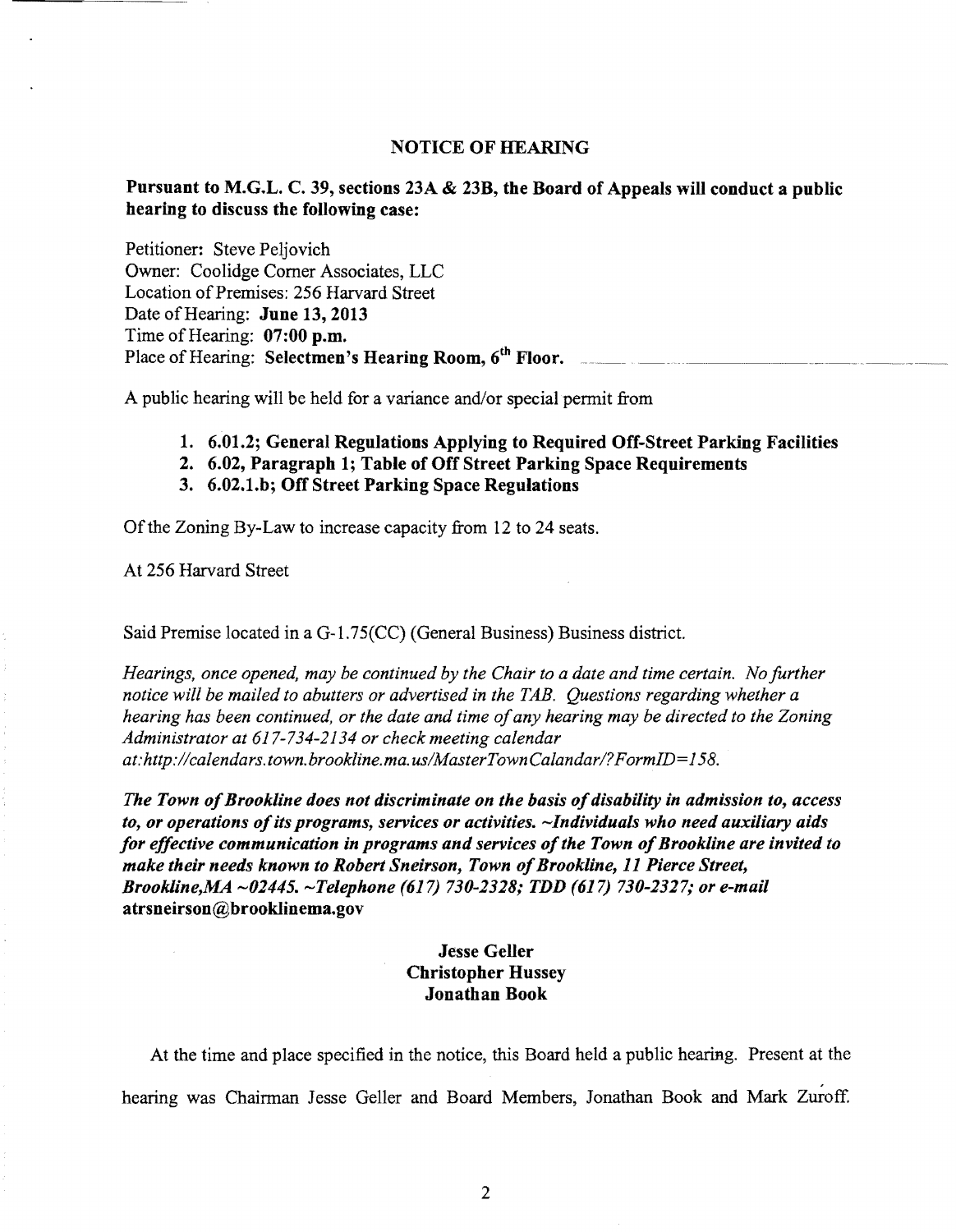Derek Choi, architect, business address 380 Harvard Street, Brookline, presented the case for the petitioner.

Mr. Choi described the property, 256 Harvard Street, as currently occupied by Michael's Deli. The property is located in Coolidge Comer, and is on the southwest comer at the intersection of Harvard and Beacon Street. The building is a one-story commercial structure with stone, metal and glass storefronts on both Beacon and Harvard Street.

Mr. Choi said his client is proposing to expand the seating in the deli from 12 to 24 total seats. The increased number of seats will reduce the customer walking/standing area by roughly two feet. No exterior changes are being proposed to accommodate this increase. Mr. Choi said the restaurant currently has one accessible bathroom. Steve Peljovich said the extent of work consists of adding new tables and chairs.

Chairman Geller asked if there is a need for employee parking. Mr. Peljovich said no because most of his employees are commuters. Mr. Peljovich went on to say the new seating will better accommodate the line that forms inside the store. He said most people will leave and not purchase food if they cannot sit down. He said most of his clients arrive via public transit or walk.

Board Member Book asked where the recycling area, cited in the plans to be removed, was going to go. Mr. Choi said it will remain, but will be modified to accommodate the new seats. Mr. Zuroff asked if there would be enough room to maneuver within the restaurant with the addition of the seats. Mr. Choi said, as proposed, the interior meets all the building code requirements.

3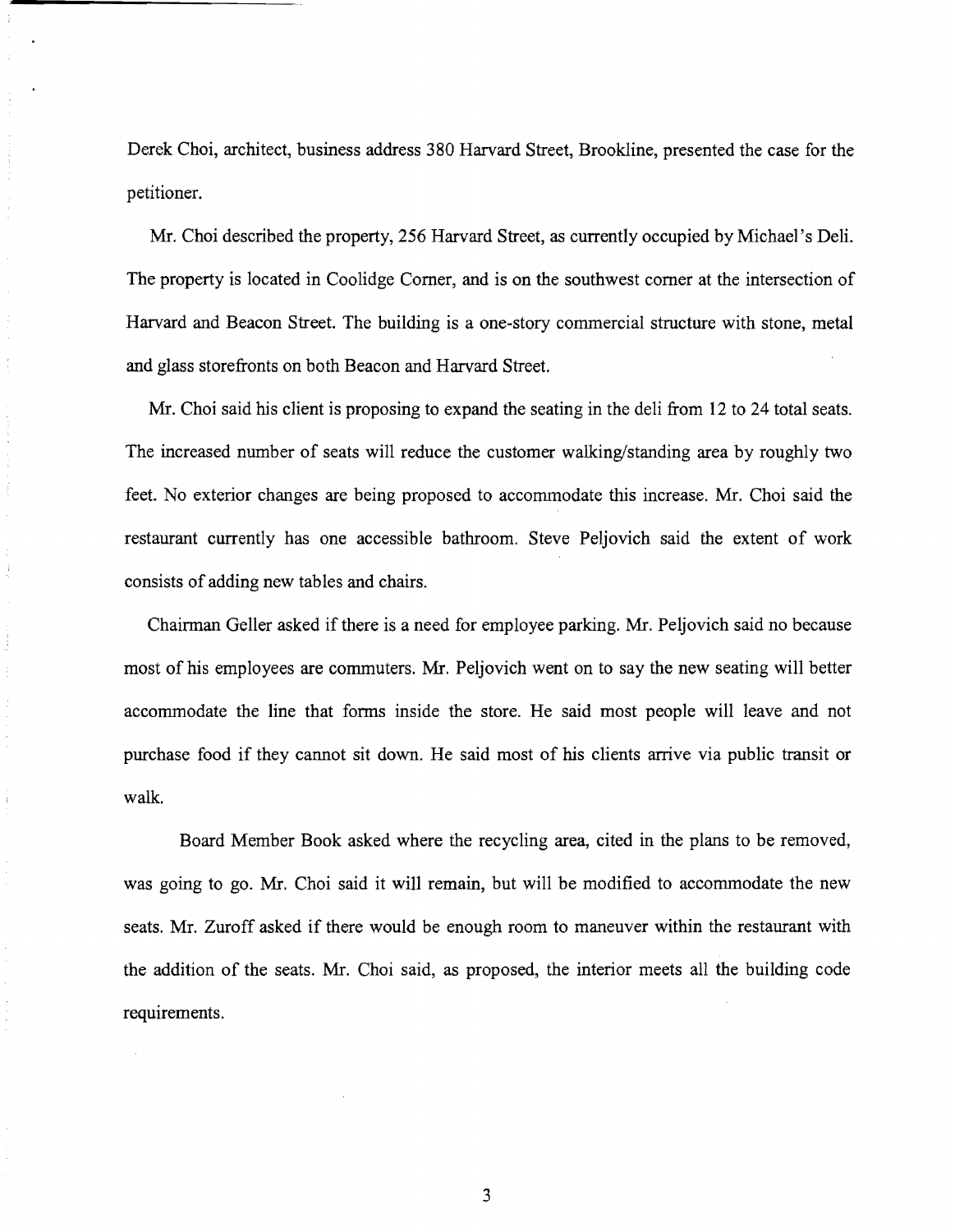Ms. Hayes said the Planning Board is supportive of the applicant's proposal to increase the number of seats in the restaurant from 12 to 24. The applicant is currently required to have 2 parking spaces that serve the restaurant. The increased number of seats requires two additional spaces, which is a total of 4 spaces to serve the restaurant. The addition of 12 seats is not anticipated to have an impact on parking in the area due to the proximity of public transit, and the general nature of pedestrian foot traffic in Coolidge Comer.

# **Therefore the Planning Board recommends approval of the proposal and the floor plan** by **XChange Architects,** LLC, **dated** *3/1113,* **subject to the following conditions:**

- 1. Prior to the issuance of a building permit, a final floor plan indicating all table locations, including total square footage, shall be submitted subject to the review and approval of the Assistant Director of Regulatory Planning.
- 2. Prior to the issuance of a building permit, the applicant shall submit to the Building Commissioner for review and approval for confonnance to the Board of Appeals decision: 1) a final floor plan stamped and signed by a registered engineer or architect; and 2) evidence that the Board of Appeals decision has been recorded at the Registry of Deeds.

The Chairman called upon Michael Yanovitch, Chief Building Inspector, to deliver the comments of the Building Department. Mr. Yanovitch said the relief requested can be granted by special pennit. He said the petitioner has been a pleasure to work with and this relief would allow the business to remain competitive. Mr. Yanovitch said the Building Department does not have any objections to the request for relief.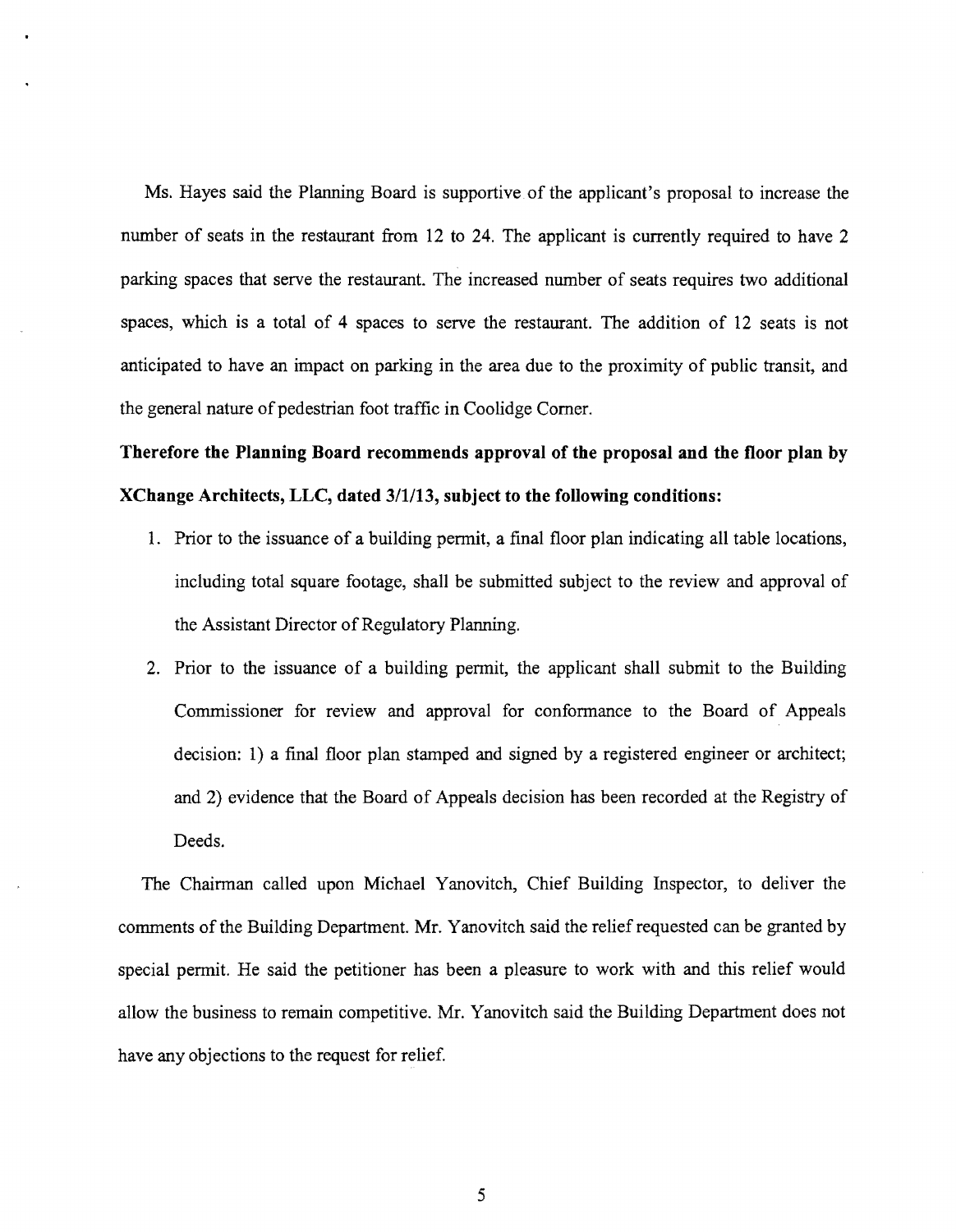The Chairman asked if anyone in attendance wished to speak in favor to the petition. No one spoke in favor of the petition. The Chairman asked if anyone wished to speak in opposition to the petition. No one spoke in opposition.

The Chairman called upon Lara Curtis Hayes, Planner, to deliver the comments of the Planning Board.

#### **FINDINGS**

Section 6.01.2- General Regulations Applying to Required Off-Street Parking Facilities Section 6.02, Paragraph 1 - Table of Off Street Parking Space Requirements

#### **Section 6.02.1.b** – Off Street Parking Space Regulations

The Board of Appeals shall consider the following items when waiving parking spaces.

- 1. The operating characteristics of the proposed use including but not limited to a description of the type of business, hours of operation, number of employees, and delivery service requirements
- 2. The peak parking demand for the proposed use in relation to the peak parking demand generated by other uses in the area
- 3. The need for and provision of employee parking
- 4. The availability and/or shortage of existing public parking and transit facilities in the area

| <b>Design</b><br>of         | Parking |          |                 |          |                 |
|-----------------------------|---------|----------|-----------------|----------|-----------------|
| <b>Requirements</b>         |         | Required | <b>Existing</b> | Proposed | <b>Relief</b>   |
| <b>Total Parking Spaces</b> |         |          |                 |          | Special Permit* |

\* Under *Section 6.02.1.b,* the Board of Appeals may waive 10 parking spaces or 50% of the increased parking requirement, whichever is greater, by special permit.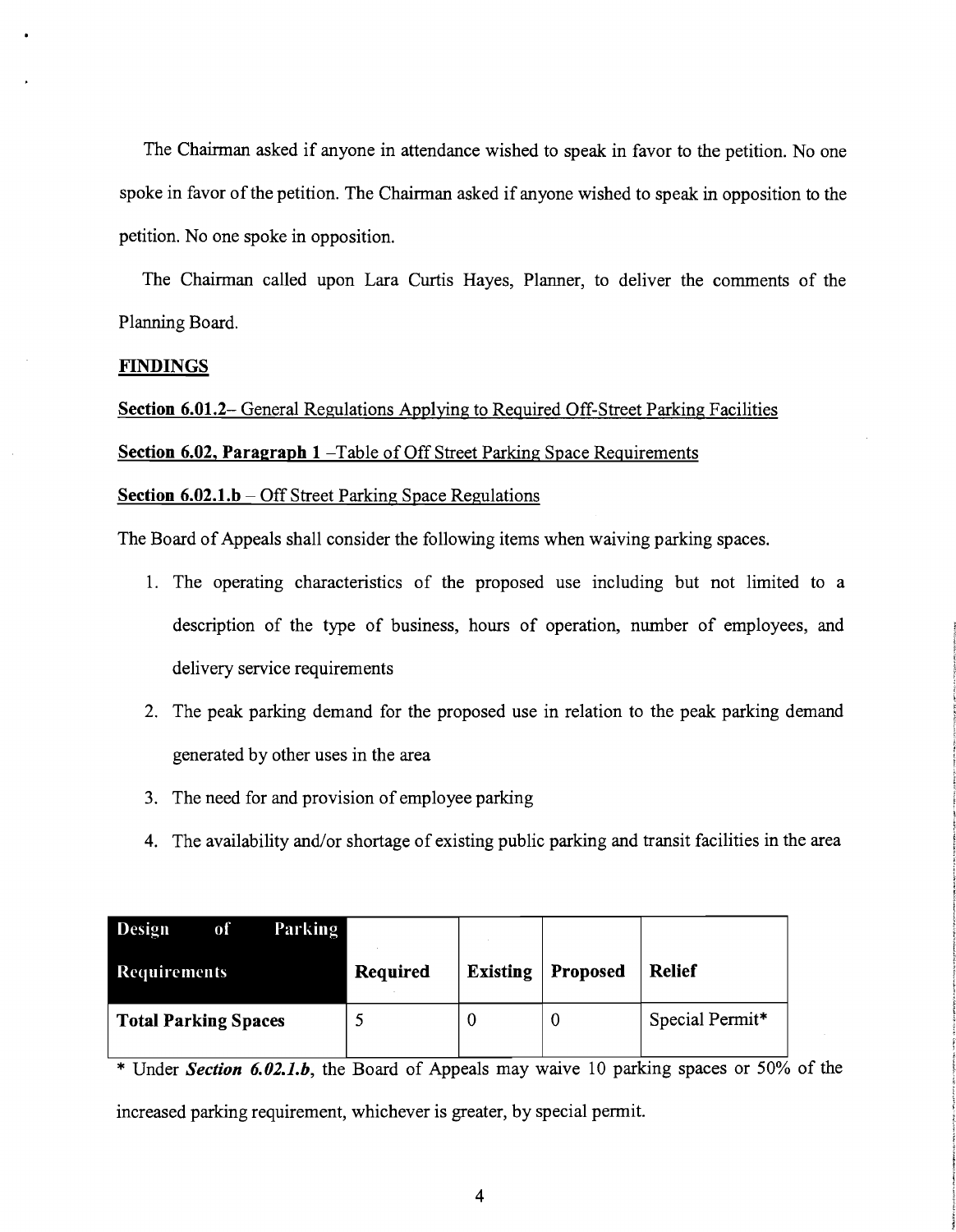The Board deliberated on the merits of special permit relief. The Board determined that the requirements necessary for the grant of a special permit granting relief from the provisions of Sections **6.01 and 6.02 paragraph 1** of the Zoning By-Law pursuant to **Sections 6.02.1.b** and **9.05** of the Zoning By-Law\_were met. The Board made the following specific findings pursuant to said **Section 9.05:** 

a. The specific site is an appropriate location for such a use, structure, or condition.

b. The use as developed will not adversely affect the neighborhood.

c. There will be no nuisance or serious hazard to vehicles or pedestrians.

d. Adequate and appropriate facilities will be provided for the proper operation of the proposed use.

Accordingly, the Board voted unanimously to grant the requested relief subject to the following conditions:

- 1. Prior to the issuance of a building permit, a final floor plan indicating all table locations, including total square footage, shall be submitted subject to the review and approval of the Assistant Director of Regulatory Planning.
- 2. Prior to the issuance of a building permit, the applicant shall submit to the Building Commissioner for review and approval for conformance to the Board of Appeals decision: 1) a final floor plan stamped and signed by a registered engineer or architect; and 2) evidence that the Board of Appeals decision has been recorded at the Registry of Deeds.